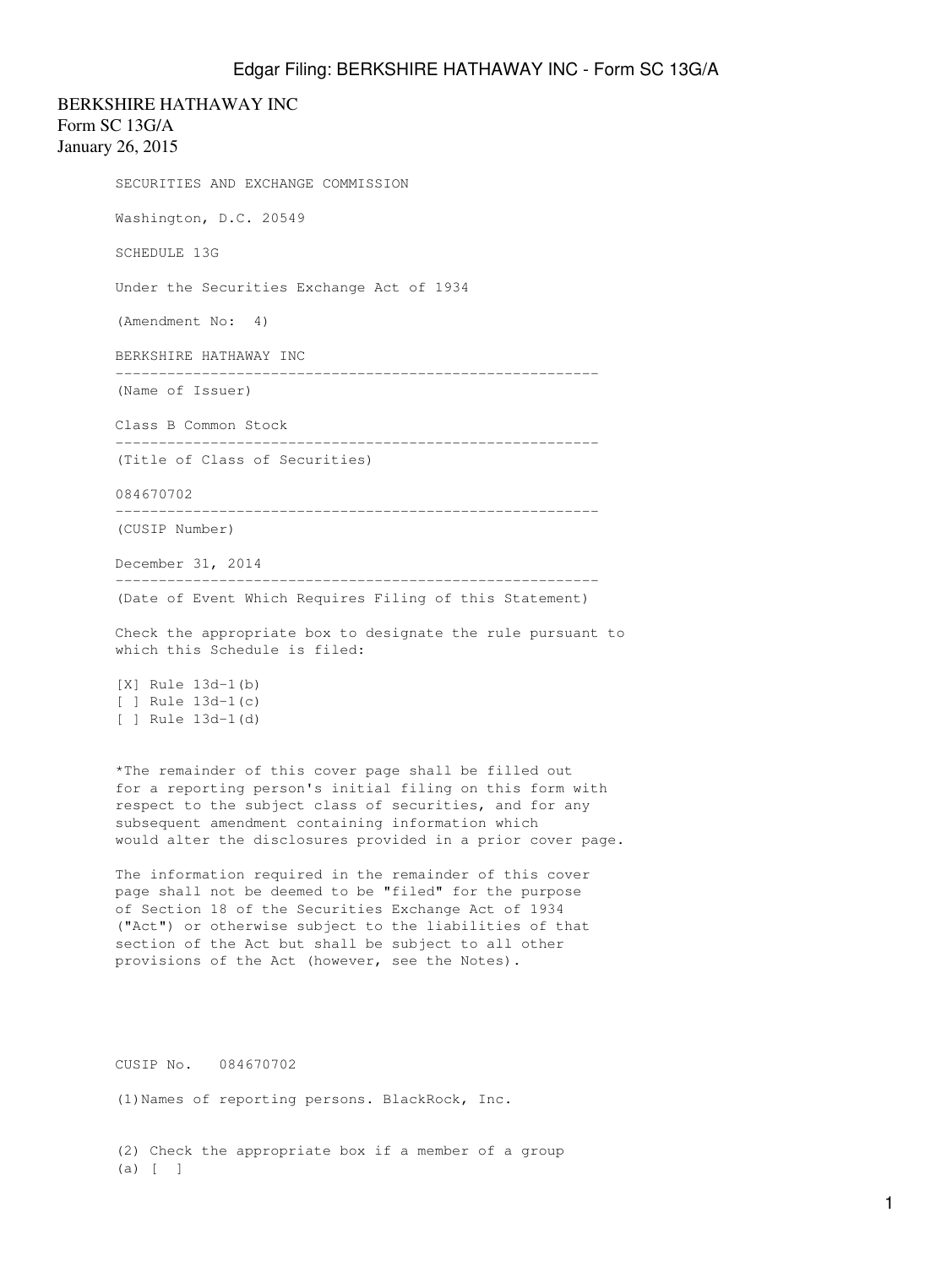(b) [X] (3) SEC use only (4) Citizenship or place of organization Delaware Number of shares beneficially owned by each reporting person with: (5) Sole voting power 73420251 (6) Shared voting power NONE (7) Sole dispositive power 87417036 (8) Shared dispositive power NONE (9) Aggregate amount beneficially owned by each reporting person 87417036 (10) Check if the aggregate amount in Row (9) excludes certain shares (11) Percent of class represented by amount in Row 9 7.2% (12) Type of reporting person HC Item 1. Item 1(a) Name of issuer: ----------------------------------------------------------------------- BERKSHIRE HATHAWAY INC Item 1(b) Address of issuer's principal executive offices: ----------------------------------------------------------------------- 1440 Kiewit Plaza Omaha NE 68131 Item 2.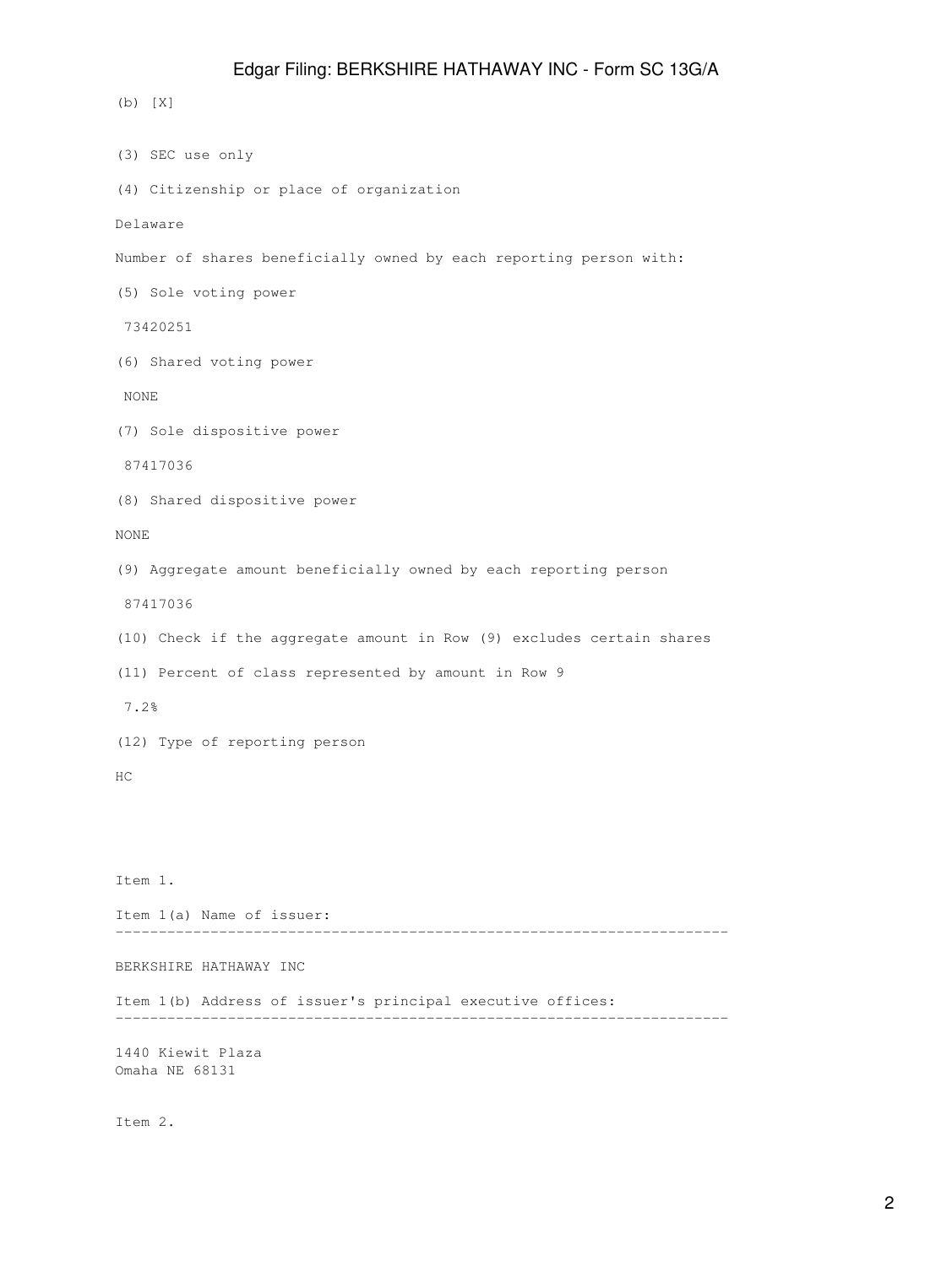2(a) Name of person filing: ---------------------------------------------------------------------- BlackRock, Inc. 2(b) Address or principal business office or, if none, residence: ----------------------------------------------------------------------- BlackRock Inc. 55 East 52nd Street New York, NY 10022 2(c) Citizenship: -------------------------------------------------------------------- See Item 4 of Cover Page 2(d) Title of class of securities: ------------------------------------------------------------------- Class B Common Stock 2(e) CUSIP No.: See Cover Page Item 3. If this statement is filed pursuant to Rules  $13d-1(b)$ , or  $13d-2(b)$  or (c),

check whether the person filing is a: [ ] Broker or dealer registered under Section 15 of the Act; [ ] Bank as defined in Section 3(a)(6) of the Act; [ ] Insurance company as defined in Section 3(a)(19) of the Act; [ ] Investment company registered under Section 8 of the Investment Company Act of 1940; [ ] An investment adviser in accordance with Rule  $13d-1$  (b) (1) (ii) (E); [ ] An employee benefit plan or endowment fund in accordance with Rule  $13d-1(b)$  (1)(ii)(F); [X] A parent holding company or control person in accordance with Rule  $13d-1(b)(1)(ii)(G);$ [ ] A savings associations as defined in Section 3(b) of the Federal Deposit Insurance Act (12 U.S.C. 1813); [ ] A church plan that is excluded from the definition of an investment company under section  $3(c)$  (14) of the Investment Company Act of 1940; [ ] A non-U.S. institution in accordance with Rule  $240.13d-1(b)(1)(ii)(J);$ [ ] Group, in accordance with Rule 240.13d-1(b)(1)(ii)(K). If filing as a non-U.S. institution in accordance with Rule  $240.13d-1$ (b)(1)(ii)(J), please specify the type of institution:

Item 4. Ownership

Provide the following information regarding the aggregate number and percentage of the class of securities of the issuer identified in Item 1.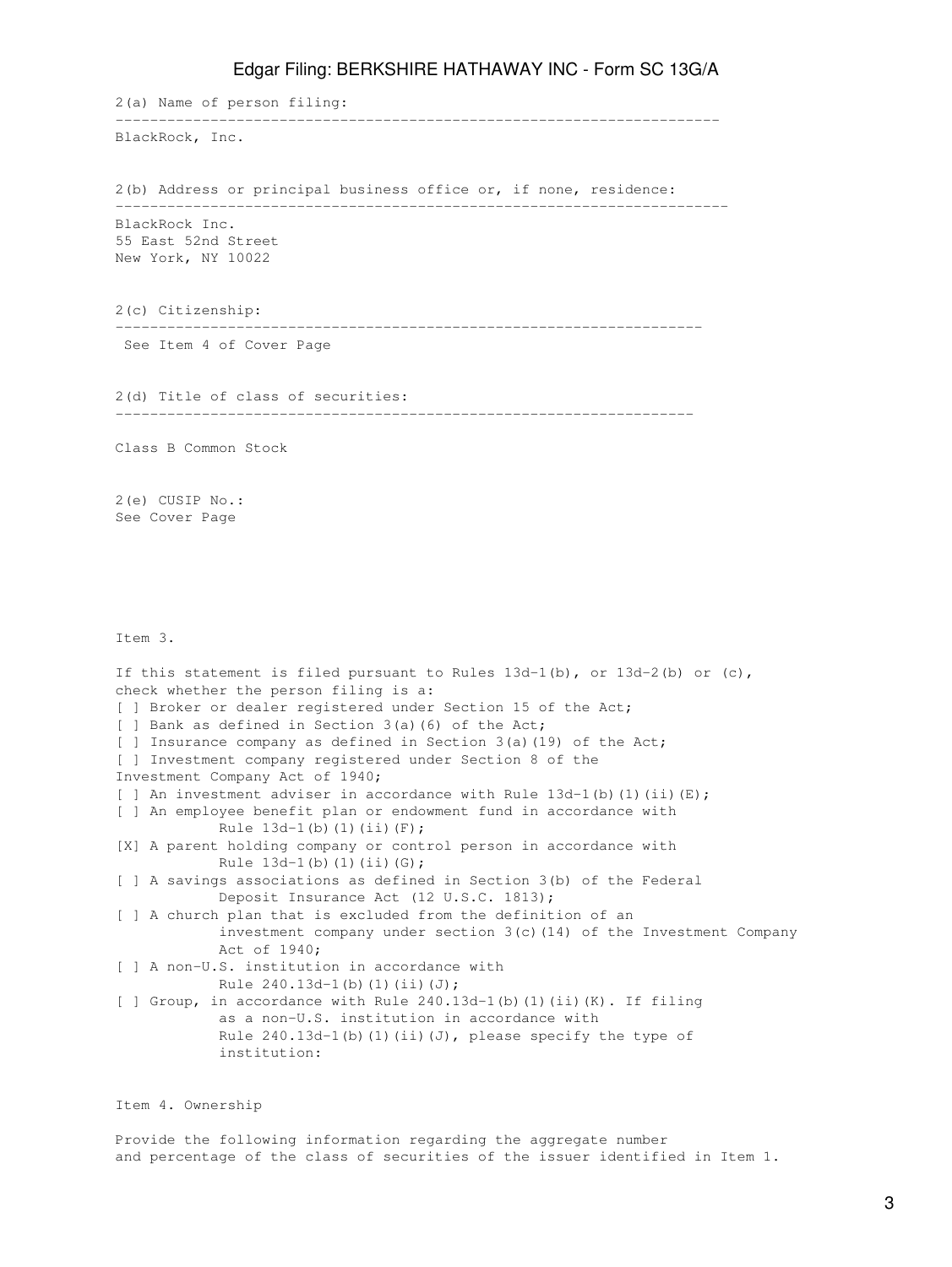Amount beneficially owned: 87417036 Percent of class 7.2% Number of shares as to which such person has: Sole power to vote or to direct the vote 73420251 Shared power to vote or to direct the vote NONE Sole power to dispose or to direct the disposition of 87417036 Shared power to dispose or to direct the disposition of

Item 5.

NONE

Ownership of 5 Percent or Less of a Class. If this statement is being filed to report the fact that as of the date hereof the reporting person has ceased to be the beneficial owner of more than 5 percent of the class of securities, check the following [ ].

Item 6. Ownership of More than 5 Percent on Behalf of Another Person

If any other person is known to have the right to receive or the power to direct the receipt of dividends from, or the proceeds from the sale of, such securities, a statement to that effect should be included in response to this item and, if such interest relates to more than 5 percent of the class, such person should be identified. A listing of the shareholders of an investment company registered under the Investment Company Act of 1940 or the beneficiaries of employee benefit plan, pension fund or endowment fund is not required.

Various persons have the right to receive or the power to direct the receipt of dividends from, or the proceeds from the sale of the common stock of BERKSHIRE HATHAWAY INC. No one person's interest in the common stock of BERKSHIRE HATHAWAY INC is more than five percent of the total outstanding common shares.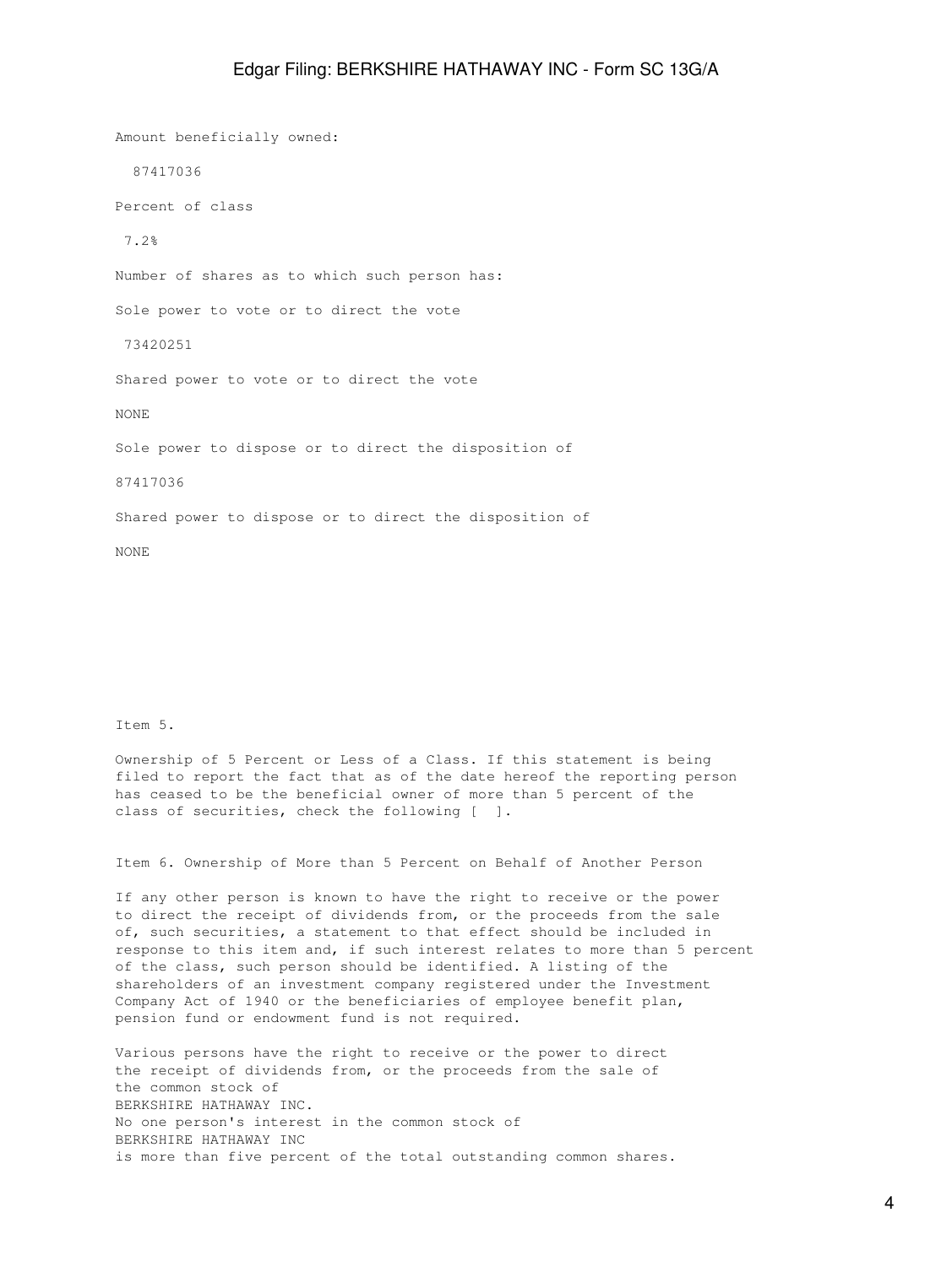Item 7. Identification and Classification of the Subsidiary Which Acquired the Security Being Reported on by the Parent Holding Company or Control Person.

See Exhibit A

Item 8. Identification and Classification of Members of the Group

If a group has filed this schedule pursuant to Rule  $13d-1$  (b) (ii)(J), so indicate under Item 3(j) and attach an exhibit stating the identity and Item 3 classification of each member of the group. If a group has filed this schedule pursuant to Rule  $13d-1(c)$  or Rule  $13d-1(d)$ , attach an exhibit stating the identity of each member of the group.

### Item 9. Notice of Dissolution of Group

Notice of dissolution of a group may be furnished as an exhibit stating the date of the dissolution and that all further filings with respect to transactions in the security reported on will be filed, if required, by members of the group, in their individual capacity.

See Item 5.

#### Item 10. Certifications

By signing below I certify that, to the best of my knowledge and belief, the securities referred to above were acquired and are held in the ordinary course of business and were not acquired and are not held for the purpose of or with the effect of changing or influencing the control of the issuer of the securities and were not acquired and are not held in connection with or as a participant in any transaction having that purpose or effect.

Signature.

After reasonable inquiry and to the best of my knowledge and belief, I certify that the information set forth in this statement is true, complete and correct.

Dated: January 12, 2015 BlackRock, Inc.

Signature: Matthew J. Fitzgerald

-------------------------------------------

Name/Title Attorney-In-Fact

The original statement shall be signed by each person on whose behalf the statement is filed or his authorized representative. If the statement is signed on behalf of a person by his authorized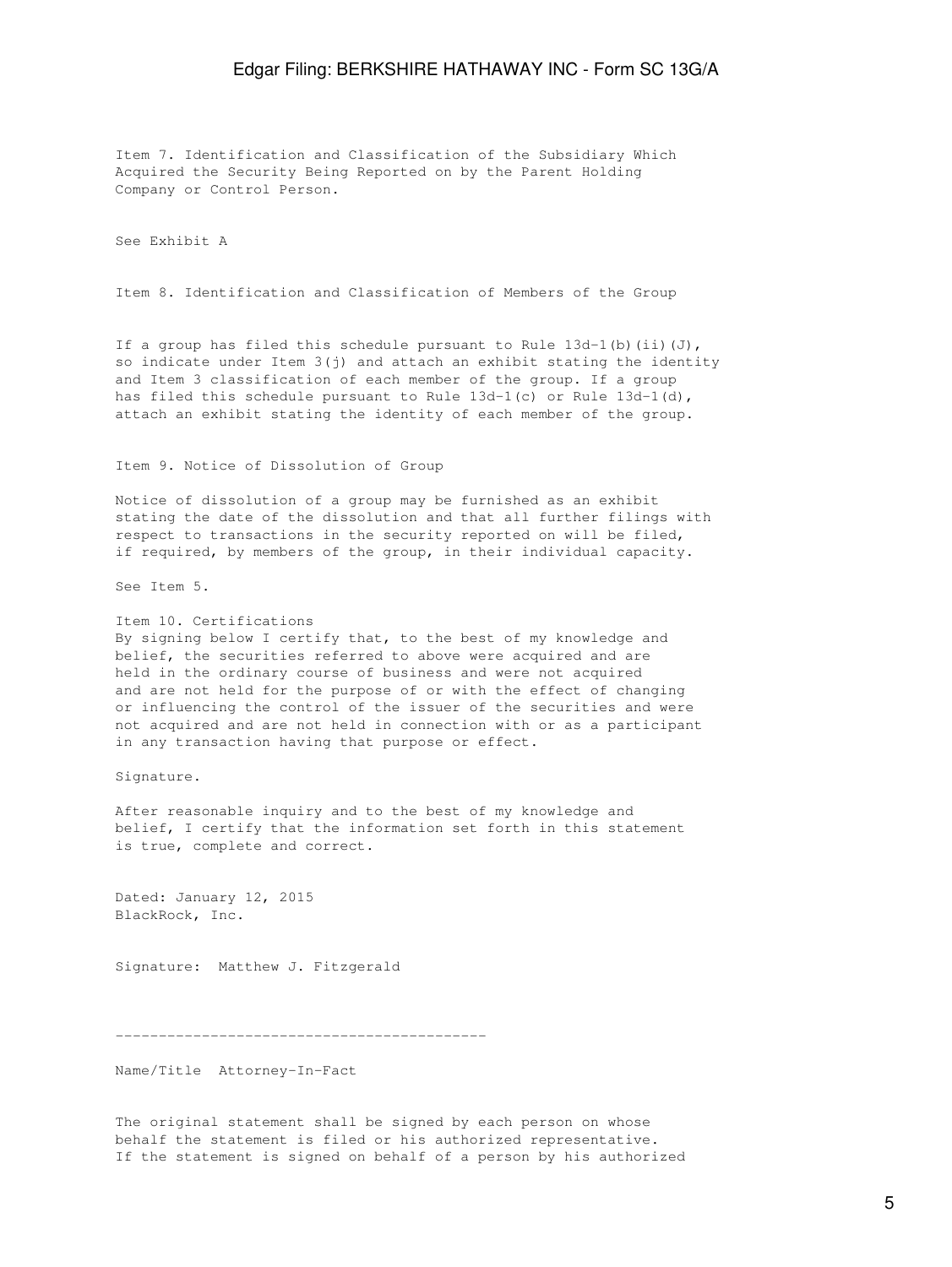representative other than an executive officer or general partner of the filing person, evidence of the representative's authority to sign on behalf of such person shall be filed with the statement, provided, however, that a power of attorney for this purpose which is already on file with the Commission may be incorporated by reference. The name and any title of each person who signs the statement shall be typed or printed beneath his signature.

Attention: Intentional misstatements or omissions of fact constitute Federal criminal violations (see 18 U.S.C. 1001).

Exhibit A

Subsidiary

| BlackRock (Luxembourg) S.A.                         |
|-----------------------------------------------------|
| BlackRock (Netherlands) B.V.                        |
| BlackRock (Singapore) Limited                       |
| BlackRock Advisors (UK) Limited                     |
| BlackRock Advisors, LLC                             |
| BlackRock Asset Management Canada Limited           |
| BlackRock Asset Management Deutschland AG           |
| BlackRock Asset Management Ireland Limited          |
| BlackRock Asset Management North Asia Limited       |
| BlackRock Capital Management                        |
| BlackRock Financial Management, Inc.                |
| BlackRock Fund Advisors                             |
| BlackRock Fund Managers Ltd                         |
| BlackRock Institutional Trust Company, N.A.         |
| BlackRock International Limited                     |
| BlackRock Investment Management (Australia) Limited |
| BlackRock Investment Management (UK) Ltd            |
| BlackRock Investment Management, LLC                |
| BlackRock Japan Co Ltd                              |
| BlackRock Life Limited                              |
|                                                     |

\*Entity beneficially owns 5% or greater of the outstanding shares of the security class being reported on this Schedule 13G. Exhibit B

POWER OF ATTORNEY

The undersigned, BLACKROCK, INC., a corporation duly organized under the laws of the State of Delaware, United States (the "Company"), does hereby make, constitute and appoint each of Matthew Mallow, Howard Surloff, Herm Howerton, Bartholomew Battista, Dan Waltcher, Karen Clark, Daniel Ronnen, John Stelley, Brian Kindelan, Matthew Fitzgerald, Charles Park, Carsten Otto and Con Tzatzakis acting severally, as its true and lawful attorneys-in-fact, for the purpose of, from time to time, executing in its name and on its behalf, whether the Company is acting individually or as representative of others, any and all documents, certificates, instruments, statements, other filings and amendments to the foregoing (collectively,